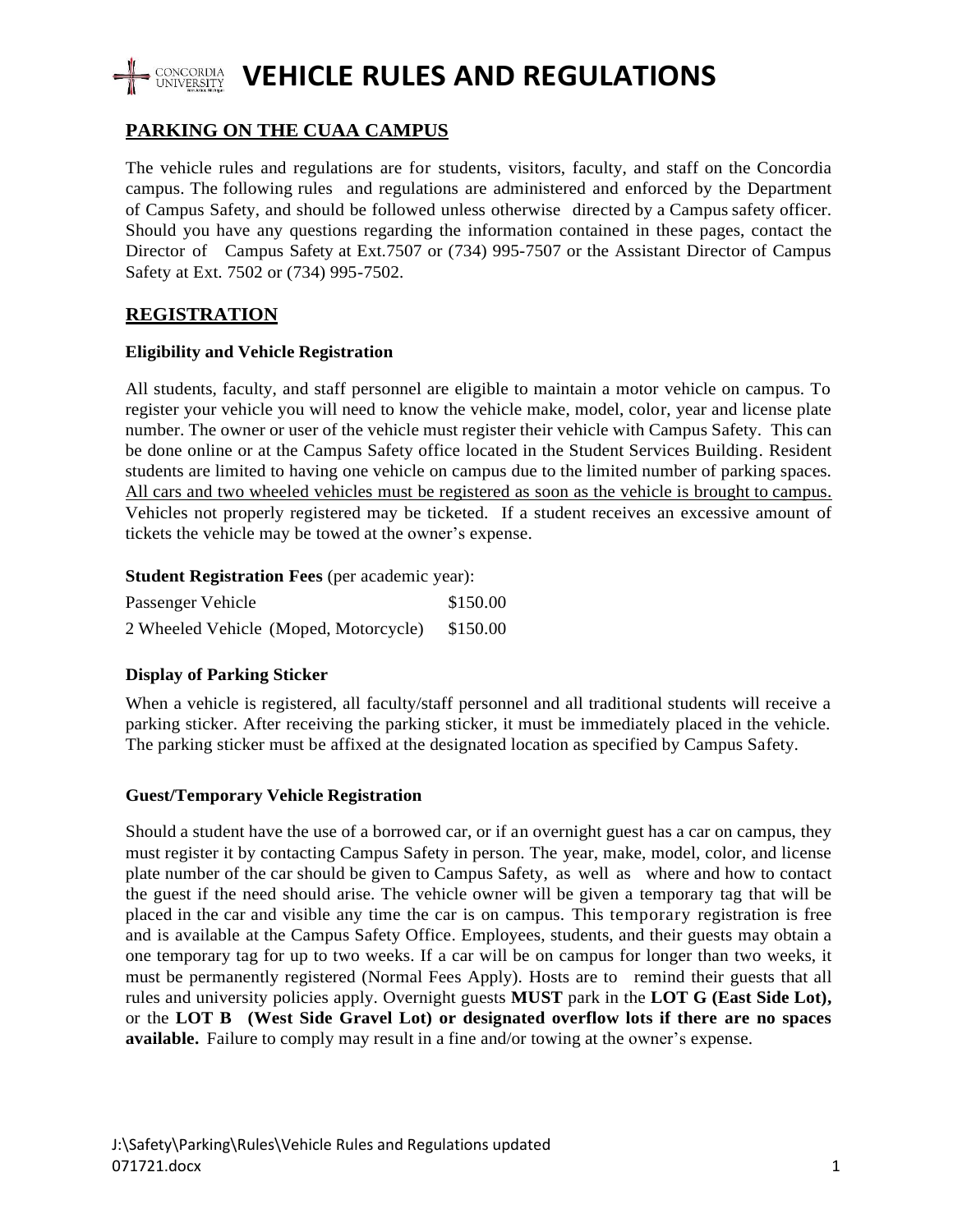

# **VEHICLE RULES AND REGULATIONS**

# **DESIGNATED PARKING AREAS:**

CUAA parking lots are lettered A through H. Each parking lot is designated with a sign. Lot A is on the west side adjacent to the west side resident halls. The lettering continues clockwise concluding with lot G on the east side adjacent to the east resident halls. Lot H is the parking lot located on the north side of Geddes Rd, adjacent to the football stadium

### **Employees:**

Employees are required to park in lot H, located at the football stadium. Employees needing a special exemption can request one through Campus Safety or the Office of the President.

#### **West Side Residents**:

Residents of the West side are required to park in lot A. In the event that lot A is full, parking is allowed in lot B.

#### **East Side Residents**:

The entrance for the East side of campus is located to the east of Earhart Road and to the west of US 23. East side residents must use lot G. If lot G is full, lot F or B may be used as overflow.

#### **Commuter Students**:

Commuters must park in lots C, D, F, and the western section of lot E (as signed). In the event these lots are full, overflow parking will be in lot B or at the Stadium (lot H).

#### **Visitor Parking:**

Parking spaces for daily visitors are located north of the Science Building facing Geddes Road (eastern half of Lot E) and in the Circle Drive near the flagpole. These spaces are reserved for Visitors Only. Visitor parking is enforced Monday through Friday 8:00am - 5:00pm.

## **HANDICAP AREAS**

Any vehicle parked in a handicap space must have a current state authorized handicap permit (either a visible hang tag or a license plate). This will be strictly enforced by Campus Safety and the Ann Arbor Police Department. Vehicles found in these spaces without proper identification may be ticketed and impounded at the owner's expense without prior warning.

Handicapped spaces are located at the following areas:

- *Main Entrance:* Circle drive by the Science Building (2 Spaces).
- Lot A: North of Miriam Res Hall (1 Space) and West of Ruth Res Hall (1 Space).
- *Lot C:* in front of the Fieldhouse (2 Spaces)
- Lot E: Between the Manor and the circle drive (3 spaces).
- *Lot G*: In main parking lot, in front of Silas (4 Spaces).
- *Lot H:* Adjacent to the stadium (10 Spaces).
- *North Bldg*: lot south of main entrance (4 spaces) and lot on north side of bldg (4 spaces).

#### **Restricted Parking Areas**

#### **The following areas are designated NO PARKING and/or NO DRIVING areas**:

- All campus fire lanes (including the circle drive).
- Any parking space labeled as restricted (East Side-between Titus and Luke. West Side-North of Miriam, West of Ruth.).
- Handicap spaces (without proper permit).

J:\Safety\Parking\Rules\Vehicle Rules and Regulations updated 071721.docx 2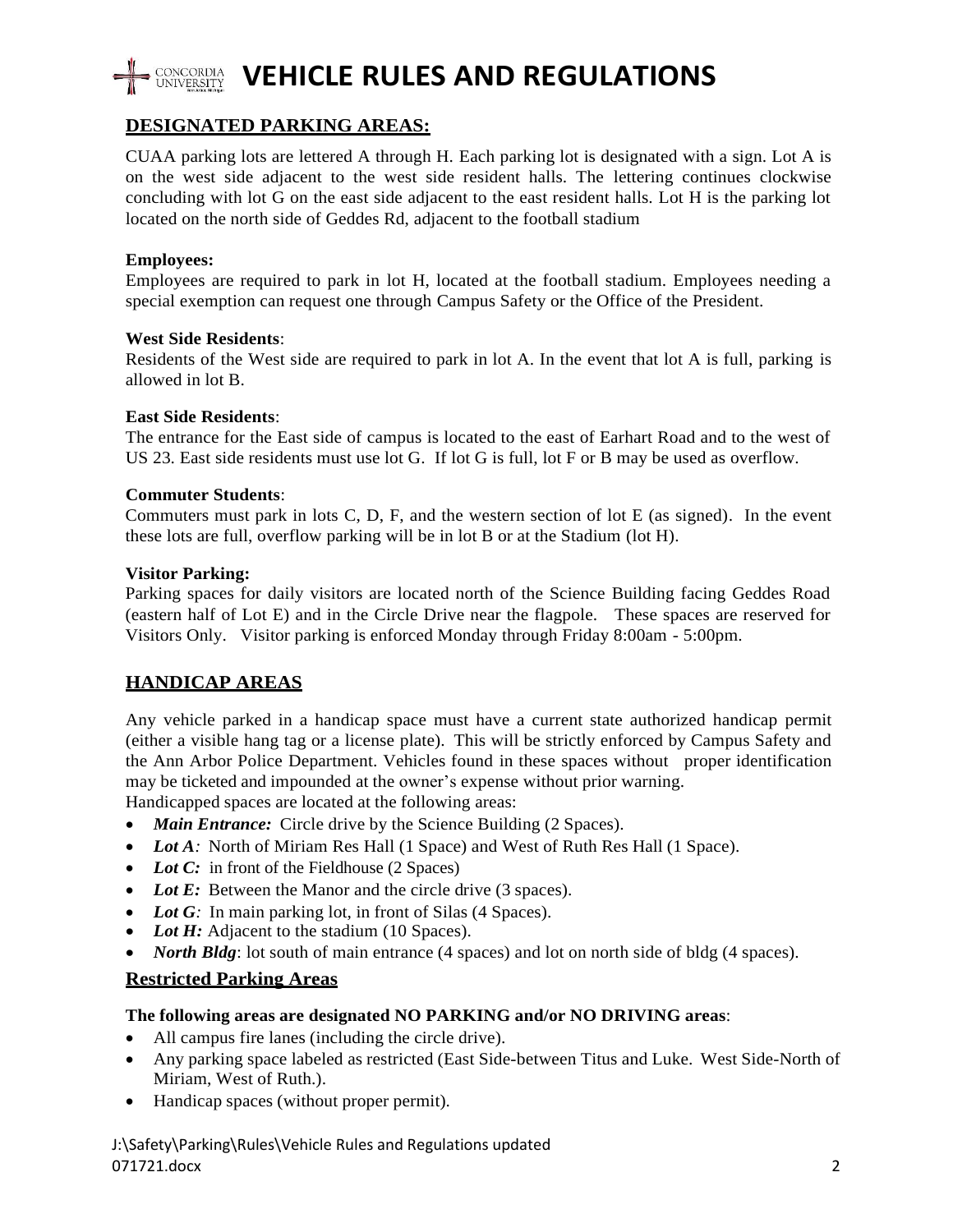

# **VEHICLE RULES AND REGULATIONS**

- Loading docks and loading driveways-Cafeteria and Kreft Center.
- West access drives to gym. These areas are loading and unloading zones only.
- Any grass area or sidewalk without proper authorization.
- East side guest houses without proper authorization.
- Any area not specifically marked for vehicle parking, without authorization.
- Any area where driving is restricted by removable poles, chains, or safety equipment (cones, barricades, etc.).
	- o East Side Drive (Chain access to dorms).
	- o West Side Drives (Chain access to dorms.)
	- o Access drives to the athletic fields (All).
- No parking at any time in the small, enclosed area on the East side of the Manor. The two marked spaces in that area are reserved for administrators working or meeting in the Manor.

# **TRAFFIC REGULATIONS**

All applicable motor vehicle laws of the State of Michigan and university policies are in effect on University property. In the case of parking tickets, it shall be assumed that the person that registered the vehicle was the driver of the vehicle at the time of the violation and will be held responsible for any fines. Campus hosts will also be held accountable for violations committed by their guests. It is the responsibility of campus hosts to make their visitors aware of all campus rules and regulations.

| <b>Violations</b> |                                | Fine |       |
|-------------------|--------------------------------|------|-------|
| ٠                 | Park in prohibited area*       | \$   | 25.00 |
| ٠                 | Park in fire lane*             |      | 30.00 |
| ٠                 | Driving/parking on walkways or |      | 30.00 |
| ٠                 | Failure to register vehicle*   |      | 40.00 |
| ٠                 | Improper/no permit display     |      | 25.00 |
| ٠                 | Parking in a Handicap Zone*    |      | 75.00 |
| ٠                 | Impede or Obstruct traffic*    |      | 25.00 |
| ٠                 | Reckless operation of a motor  |      | 50.00 |
|                   | ALL OTHER VIOLATIONS           |      | 25.0  |

\*Depending upon the circumstances, the vehicle may be towed immediately

## **INOPERABLE VEHICLES**

Vehicles determined to not be in operable condition, must be removed off campus within three days or they may be towed at the owner's expense.

# **VEHICLE TOWING POLICY**

Concordia University reserves the right to tow any vehicle from the University property for the following violations:

- Parked in an area designated as a fire lane.
- Parked blocking access to a trash dumpster.
- Parked blocking access to the loading dock.
- Parked in a handicap space without proper permit.
- Parked in a posted "No Parking" zone.

J:\Safety\Parking\Rules\Vehicle Rules and Regulations updated 071721.docx 3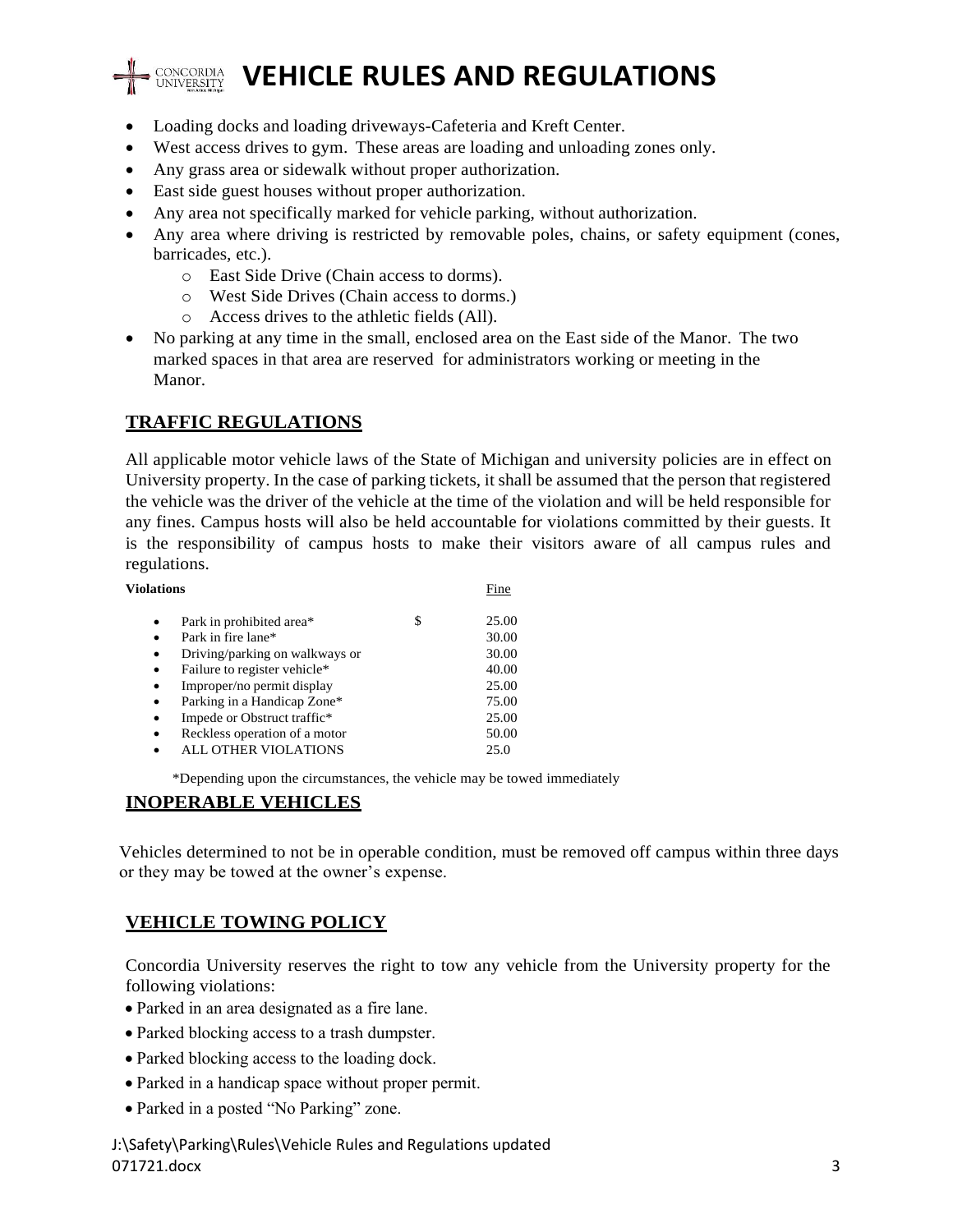

# **VEHICLE RULES AND REGULATIONS**

- A vehicle determined to be abandoned, a hazard or an obstruction,
- A vehicle in violation of any campus policy or that has an excessive amount of tickets
- Any vehicle not removed from a parking lot that has been closed for a special event or snow removal.

# **Fire Lanes**

Fire lanes on campus are designated by a painted yellow curb and/or appropriate signage. The Department of Campus Safety has a "no tolerance" policy regarding these restricted areas. Vehicles found parked in fire lanes without prior authorization from a Campus Safety officer will be ticketed. Students, Faculty, or Staff members may not park in these restricted areas for any reason, including "drop off / pickup", unless previously authorized by a Campus Safety officer.

## **Payment of Fines**

Tickets will be placed on their Student Account. Students with unpaid tickets may be unable to receive grades, transcripts, or add/drop a class until all fines are paid.

# **Vehicle Impounds**

Vehicles that are not registered, vehicles that have an excessive amount of unpaid fines, and vehicles improperly parked in a manner that impedes or obstructs traffic may be impounded by Campus Safety. All impounded vehicles will be towed and stored by Brewer's Towing Company located at 1763 Plymouth Road in Ann Arbor (734) 665-8888. Brewer's charges a (large) fee to release impounded vehicles. In addition, impounded vehicles may not be released if there are unpaid vehicle violations owed to Concordia University. Vehicle owners may need a signed receipt from the Registrar's office or from a Campus Safety officer stating that it is okay to release the vehicle.

## **Loss of Parking Privileges**

Parking privileges may be lost for an excessive number of fines, failure to register a vehicle, or operating any vehicle in a careless or negligent manner. The Department of Campus Safety and Concordia University reserves the right to revoke parking privileges due to any of the reasons stated above or for other justifiable causes.

## **Violation Appeals**

Citations may be appealed within fourteen (14) days after receipt of the ticket. After the 14 day period, they will be charged as recorded without the option for appeal.

A letter of appeal/explanation must be written and left at Campus Safety within 14 days of the violation. This letter should include the ticket number, name, student ID number, and telephone number of the violator, and an explanation of the violation.

When a ticket is appealed, the following process is used by the Department of Campus Safety to determine the result of the appeal:

1. The letter or online submission will be reviewed by the Assistant Director of Campus Safety, who will provide a response within 10 business days.